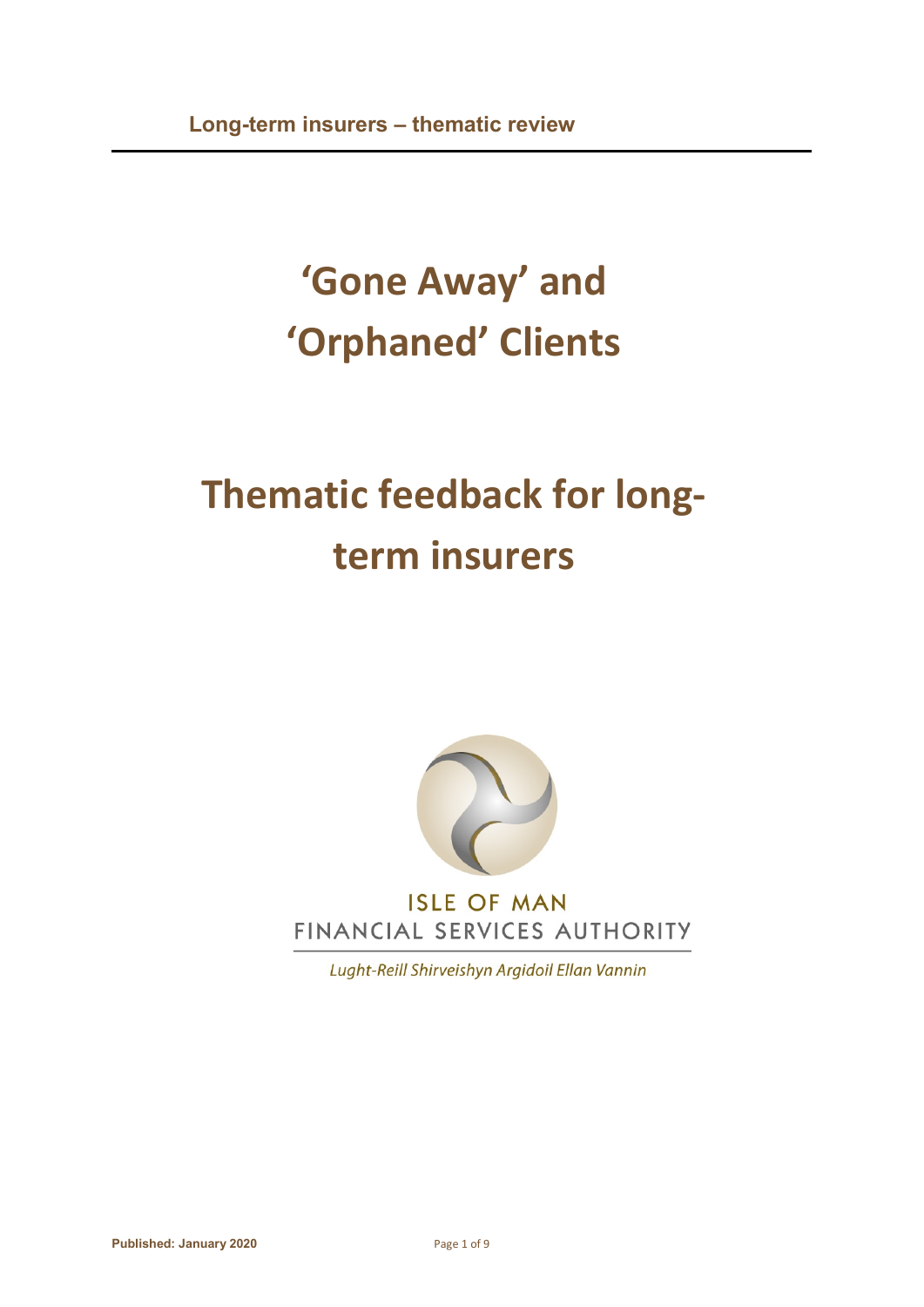# **Table of Contents**

| $\mathbf{1}$   |     |  |
|----------------|-----|--|
| $\overline{2}$ |     |  |
| 3              |     |  |
| 4              |     |  |
|                | 4.1 |  |
|                | 4.2 |  |
|                | 4.3 |  |
|                | 4.4 |  |
| 5.             |     |  |
|                | 5.1 |  |
|                | 5.2 |  |
|                | 5.3 |  |
| 6              |     |  |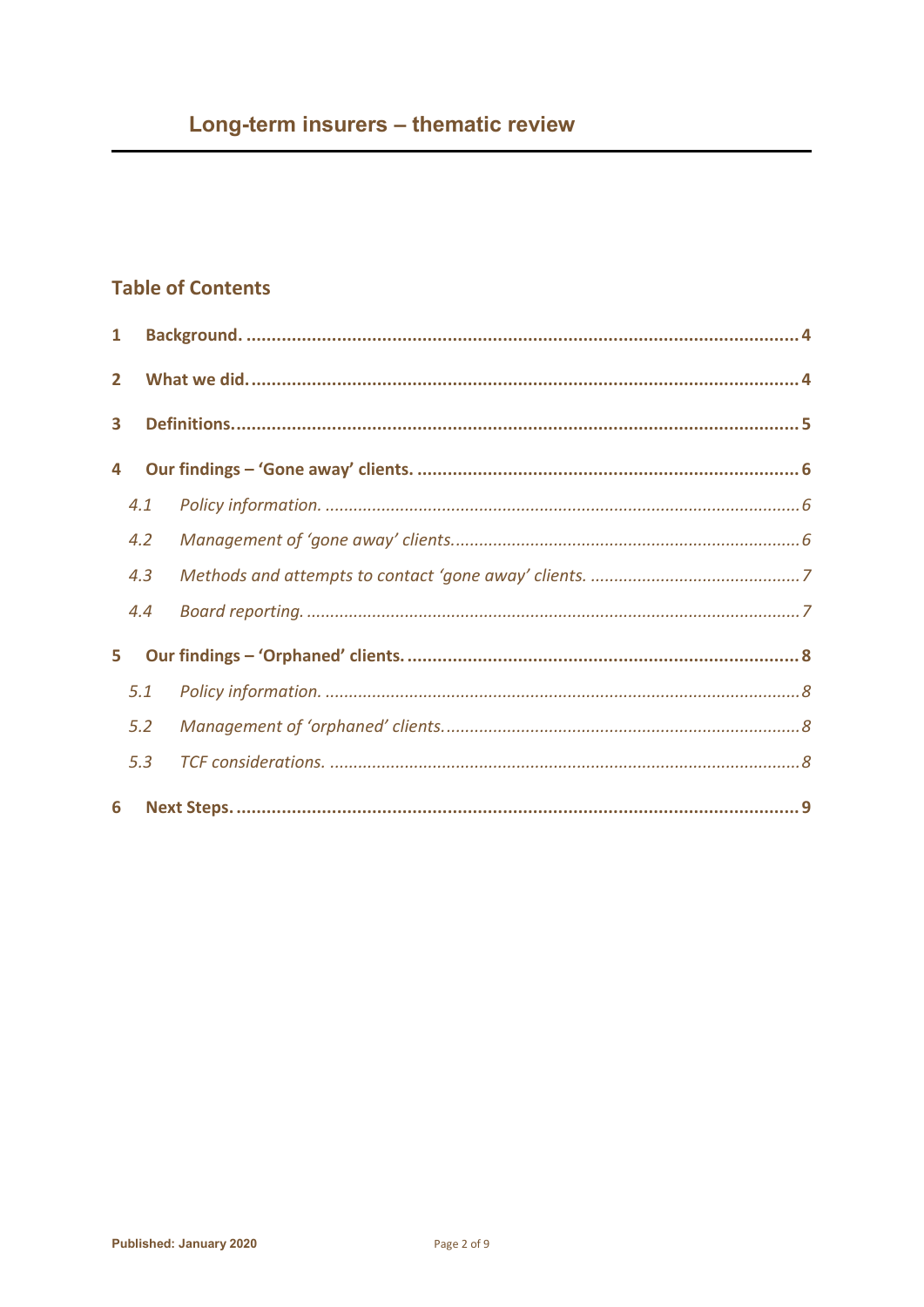*This report is issued by the Isle of Man Financial Services Authority ("the Authority"), the regulatory authority responsible for the supervision of financial services, insurance and pensions sectors in the Isle of Man.* 

#### *What is it for?*

*This report provides feedback to long-term insurers on the Authority's findings from its thematic review in relation to 'gone away' and 'orphaned' clients. The thematic review was undertaken in the last quarter of 2018.*

*The Authority would like to thank all participants for responding to the information request.*

#### *Who is this paper for?*

*This paper will be of interest to the Board of directors and Senior Management of authorised long-term insurers. In addition, those with functional responsibility for the policy administration area may also find the observations of the report useful.* 

#### *What do we expect insurers to do?*

*The Board of directors are ultimately accountable and responsible for the affairs of the insurer. However, the Authority would expect insurers to review their current business practices against the observations made within this report and amend their practices where appropriate.*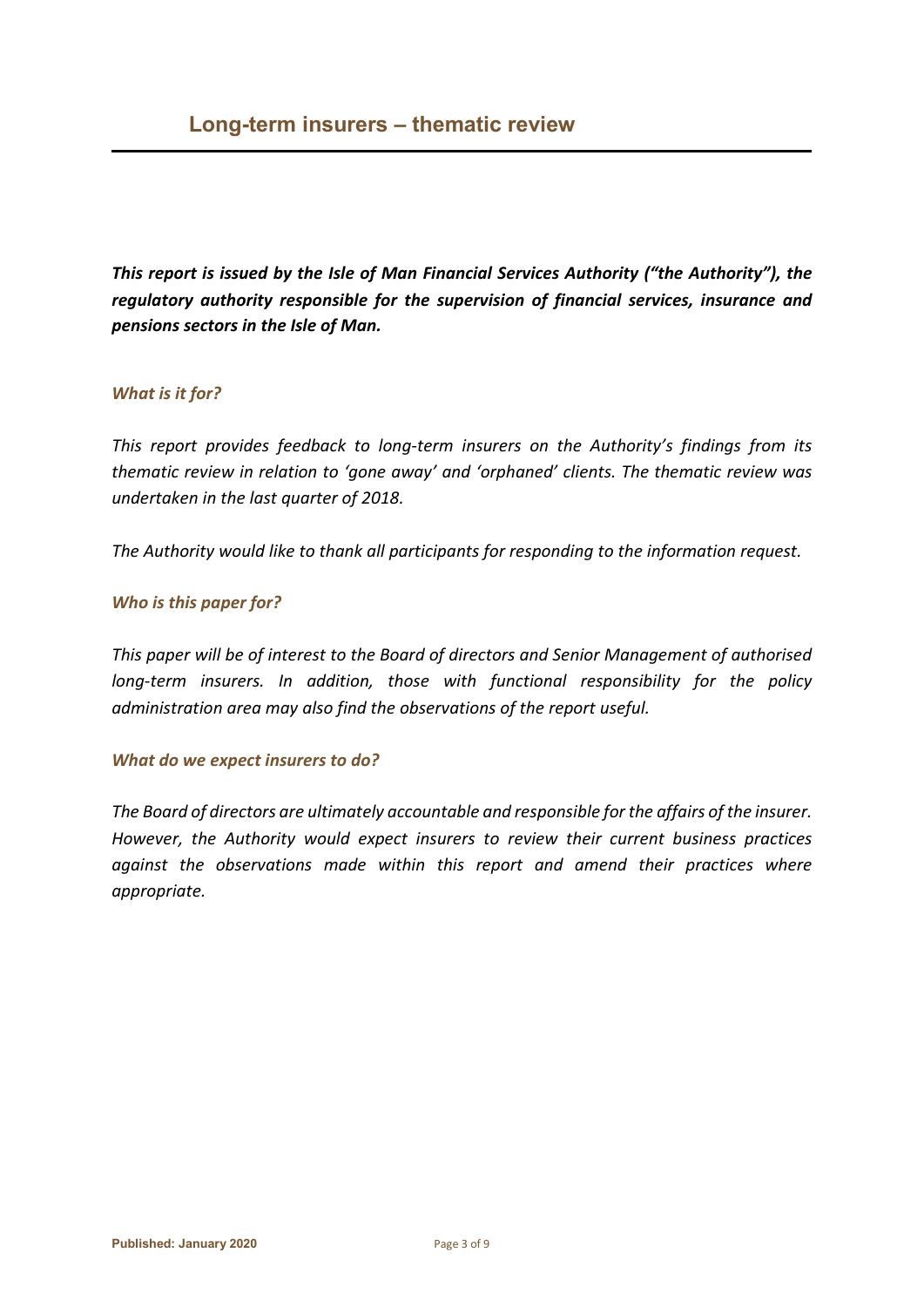# <span id="page-3-0"></span>**1 Background**

This thematic review was carried out as part of the Authority's ongoing supervisory programme of work and to supplement the Authority's existing knowledge and understanding of its regulated entities. The scope of the review focussed on authorised insurers carrying on long-term business (''insurers'') and assessed the processes and procedures insurers have developed in relation to dealing with 'gone away' and 'orphaned' clients.

The Authority is publishing this report to participant insurers in order to assist with the fair treatment of the above classes of clients and to ensure that as many clients as possible receive clear and timely communications about their policy to enable them to make informed decisions.

# <span id="page-3-1"></span>**2 What we did**

A questionnaire was sent to all insurers for completion in November 2018. The Authority's officers assessed the responses against the requirements established under the Isle of Man's insurance framework, against guidance issued by other external parties in the public domain and on a peer to peer basis to understand variances in practices. The Authority also considered the following documents:

- Association of British Insurers ("ABI") framework for the management of gone away customers in the life and pensions market; and
- UK Financial Conduct Authority the Fair Treatment of Long Standing Customers in the Life Insurance Sector (FG16/8)

The Authority recommends that all insurers consider the contents of this report, in conjunction with the information contained within the above-referenced documents, when either developing or next reviewing their policies and procedures in relation to 'gone away' and 'orphaned' clients.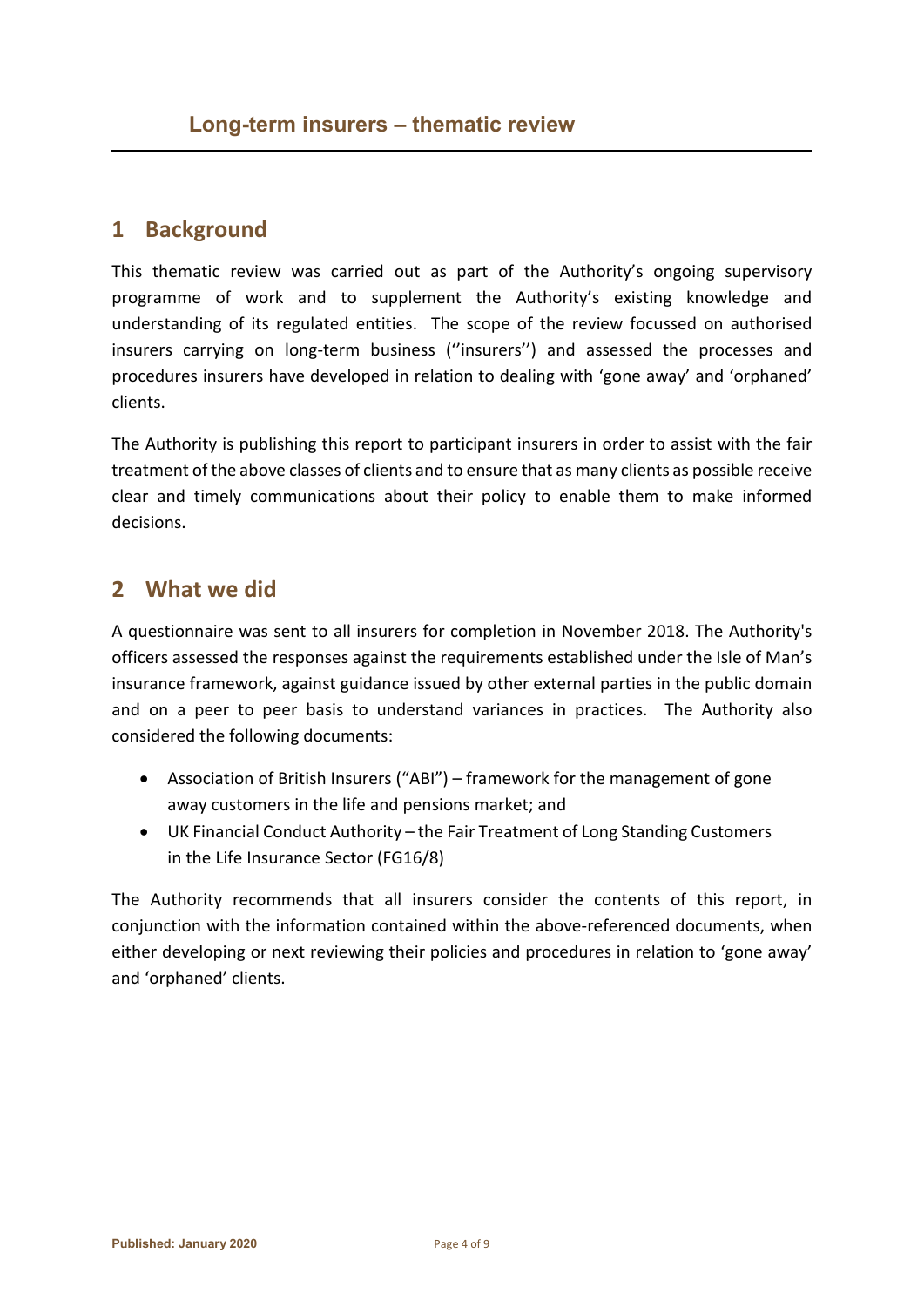# <span id="page-4-0"></span>**3 Definitions**

**"TCF"** means Treating Customers Fairly

**"the Code"** means the Insurance (Conduct of Business) (Long Term Business) Code 2018

**"Gone away clients"** for the purposes of this thematic review, the Authority considered a client to be 'gone away' if the insurer was unable to contact the client regarding the policy or its benefits, e.g. because the client had moved away from the address on the insurer's records. This included communications regarding policies that:

- are '**active**' (e.g. 'live', 'lapsed', 'Paid-Up-Policy' (not surrendered));
- are yet to reach their benefit/maturity date;
- are making or receiving payments;
- have reached or passed their benefit date and benefits have not yet been paid; or
- have passed their maturity date and the benefit is yet to be claimed.
- **"Orphaned clients"** for the purposes of this thematic review, the Authority considers an 'orphaned' client to be a client who has an '**active**' policy with the insurer but no longer has an Independent Financial Adviser ("IFA") associated with it e.g. the sole trader IFA has retired, the IFA firm is wound up or the client has terminated their relationship etc.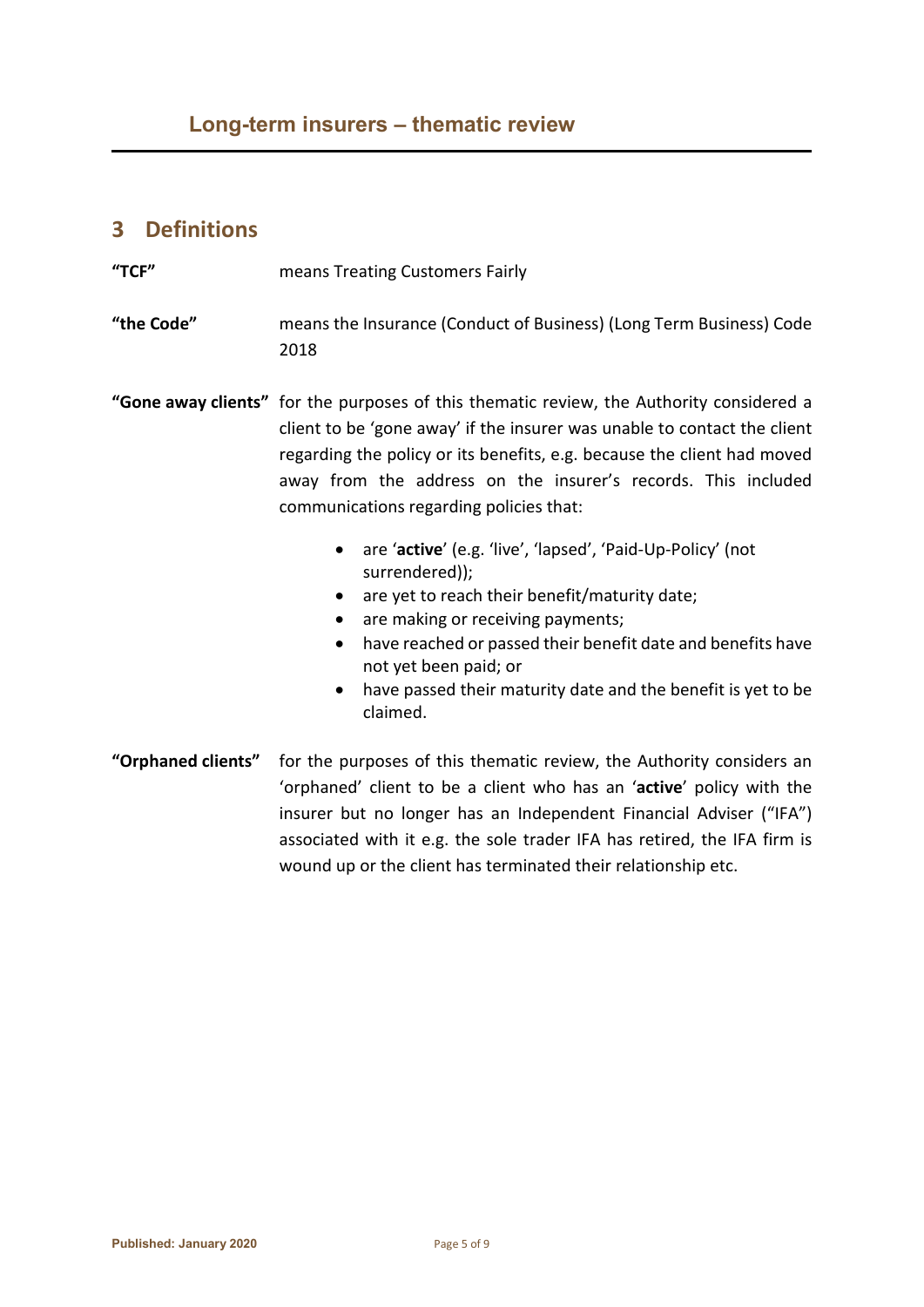# <span id="page-5-0"></span>**4 Our findings – 'Gone away' clients**

Overall, it is the Authority's view that all insurers appear to have a robust definition of what they consider to be a 'gone away' client and, in most circumstances, would appear to have some procedures in place on how to manage their relationship with this class of client.

However, we identified the following areas where variation in practice across the sector was evident.

### <span id="page-5-1"></span>**4.1 Policy information**

One insurer was not in a position to provide any information in response to this data request as it noted that *"the information was not readily available on its systems".* However, most insurers were in a position to confirm the number and value of policies they had recorded as 'gone away'. In most circumstances, insurers recorded 'gone away' clients with a specific data marker on their systems, however, one insurer noted that its records were documented on a spreadsheet.

It is the Authority's view that all insurers should actively record all 'gone away' clients and will be able to provide management information to relevant stakeholders when requested to do so.

It is for the insurer to determine the appropriate method of recording the information. However, should the insurer determine that using a specific data marker on its system is not appropriate to its business, then the insurer should ensure that a member of the Senior Management team has responsibility for the 'gone away' client process and introduces appropriate controls; these steps should help with the accuracy of the information provided to stakeholders.

### <span id="page-5-2"></span>**4.2 Management of 'gone away' clients**

A number of insurers acknowledged that they did not have any procedures currently in place to manage their 'gone away' clients. While the Authority accepts that it will not always be possible to re-establish contact with 'gone away' clients, insurers should make reasonable, and documented, attempts to do so. These measures should help to manage any potential or perceived conflicts in relation to this class of client.

In this regard, it is the Authority's view that all insurers should establish Board approved principles and a framework to manage 'gone away' clients paying due consideration to the insurer's established TCF principles. The framework should be appropriate and proportionate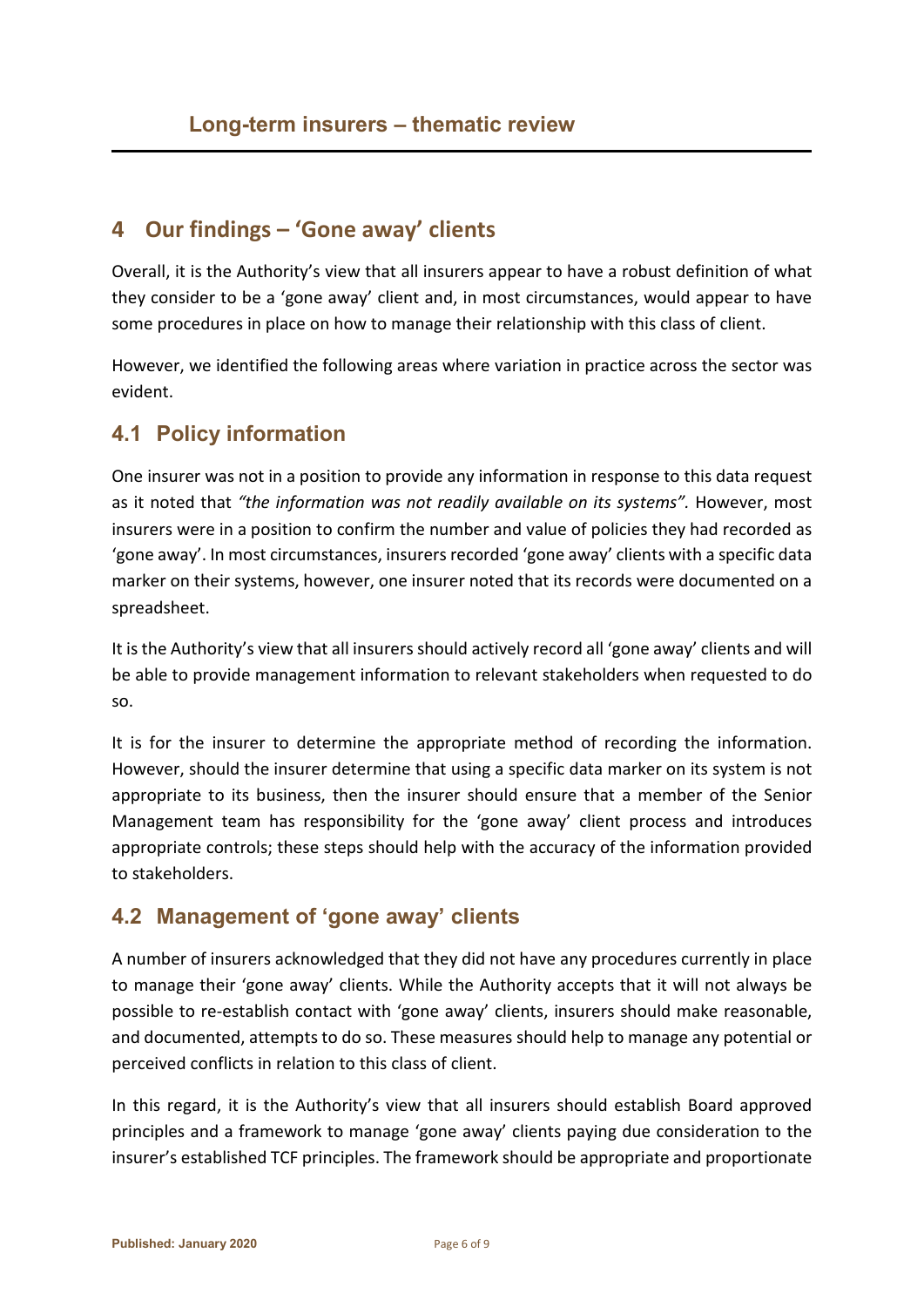to the insurer's business. Insurers may find the framework issued by the Association of British Insurers, referenced above, useful in their considerations.

## <span id="page-6-0"></span>**4.3 Methods and attempts to contact 'gone away' clients**

The responses provided to the Authority demonstrated that processes developed by Isle of Man insurers vary significantly.

In some circumstances 'gone away' clients had a *"final chase"* from an insurer after 30 days and no further correspondence was issued to the client after this date. Further, one insurer made no additional attempts to contact the client(s) after the first piece of mail was returned.

It is for the insurer to determine the methods and frequency it believes appropriate to its business to try and re-establish contact with 'gone away' clients. However, the Authority does not believe it is appropriate for Isle of Man insurers to make no additional attempts to reestablish contact with a 'gone away' client after the first piece of returned mail, especially given the long-term nature of the products provided to these clients.

At a minimum, insurers should initially review the veracity of the address on their systems to the original application form, or any other relevant policy information they hold on their records. Additionally, insurers should contact any parties associated with the policy such as the IFA, Fund Adviser etc. or consider information that may be available within the public domain. The framework developed by the insurer to re-establish contact with the client should be recycled, and updated as required, on an appropriate basis.

If the insurer is able to re-establish contact with a 'gone away' client, then the insurer should consider whether it is appropriate to make available all relevant documentation which is specific to the client and which the client may not have received.

# <span id="page-6-1"></span>**4.4 Board reporting**

Disappointingly, no insurer provided any formal reports proactively to the Board of Directors on 'gone away' clients, although in some cases limited management information was provided to the Executive.

It is the Authority's view that insurers should develop and report to their Boards on a regular basis, and at least annually, any information they consider relevant to 'gone away' clients and whether their treatment is in line with the Board approved principles.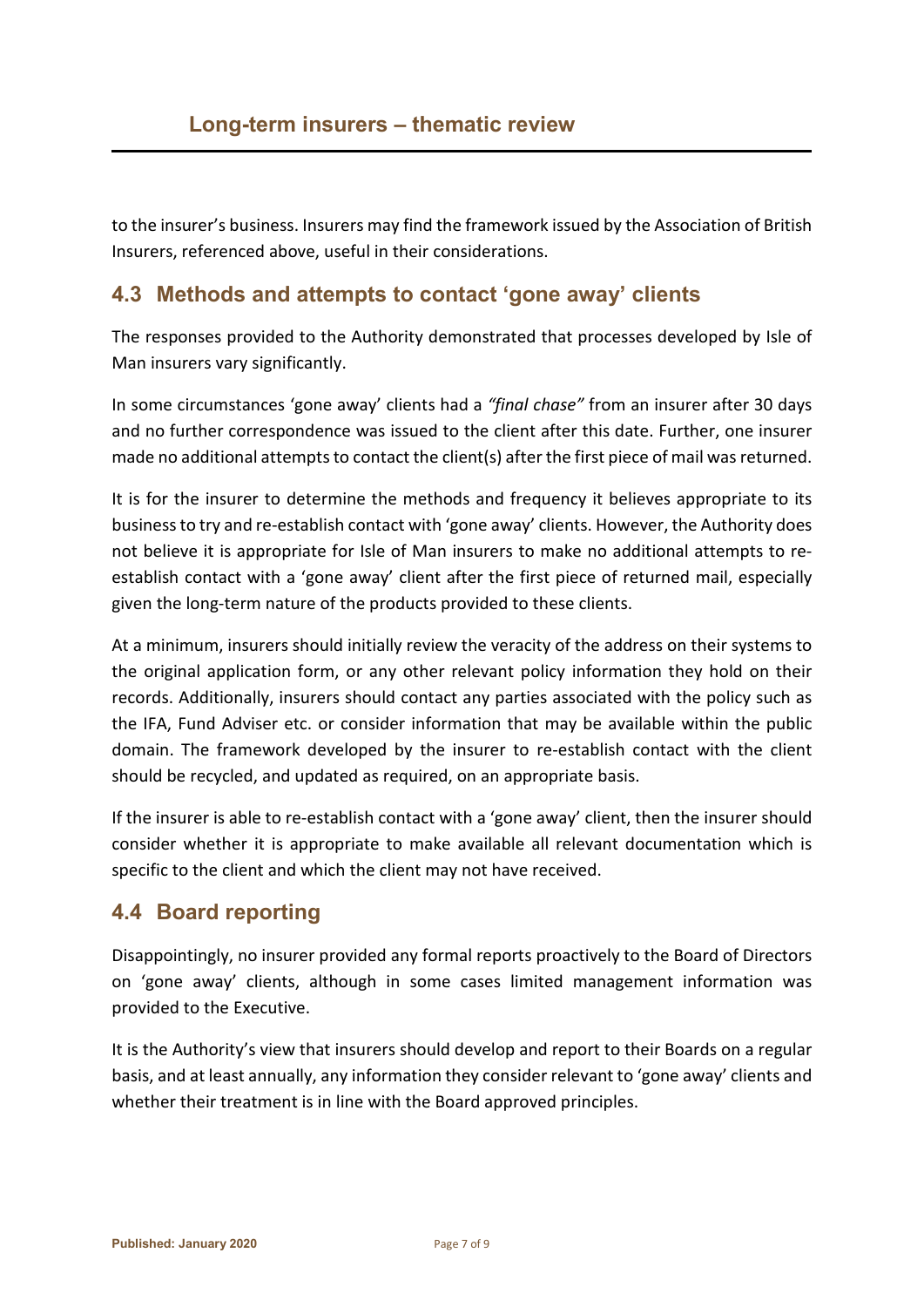# <span id="page-7-0"></span>**5 Our findings – 'Orphaned' clients**

Most insurers appear to have a robust definition of what they consider to be an 'orphaned' client and, in certain circumstances, a number of insurers document the reasons why the client is 'orphaned' for their own management information purposes.

## <span id="page-7-1"></span>**5.1 Policy information**

A number of insurers acknowledged that they did not have any procedures currently in place to identify the number and value of 'orphaned' clients.

It is the Authority's view that all insurers should establish procedures to actively record all 'orphaned' clients and be able to provide management information to relevant stakeholders when requested to do so. Insurers should also consider documenting the rationale for the termination of such a relationship as this may aid insurers in developing future propositions and may assist insurers with the broker monitoring requirement of the Code.

### <span id="page-7-2"></span>**5.2 Management of 'orphaned' clients**

The responses provided to the Authority demonstrated that processes developed by Isle of Man insurers in relation to 'orphaned' clients varied significantly.

Insurers should develop a procedure of managing 'orphaned' clients appropriate to their business. However, insurers should consider whether it is, at a minimum, appropriate to write to 'orphaned' clients informing them of the position and to ensure that they are aware of the potential implications of not having access to expert professional advice.

# <span id="page-7-3"></span>**5.3 TCF considerations**

The responses provided by insurers demonstrated a varied approach to TCF. In particular, one insurer retained the existing commission structures and adviser fees even though the IFA had been removed, noting it was "*a matter for the adviser and client to action*". Another insurer noted that its procedures could be more proactive in relation to ongoing fees and charges.

It is the Authority's view that insurers will develop processes to pay due regard to TCF and outcomes specific to orphaned clients. This should include a review of communications with those clients and any 'trail commission' arrangements. In this regard, insurers may find it useful to document the reasons why a client has an 'orphaned' status, which should help insurers determine if it believes it appropriate to continue paying fees where a client has removed the IFA for 'poor service', as an example.